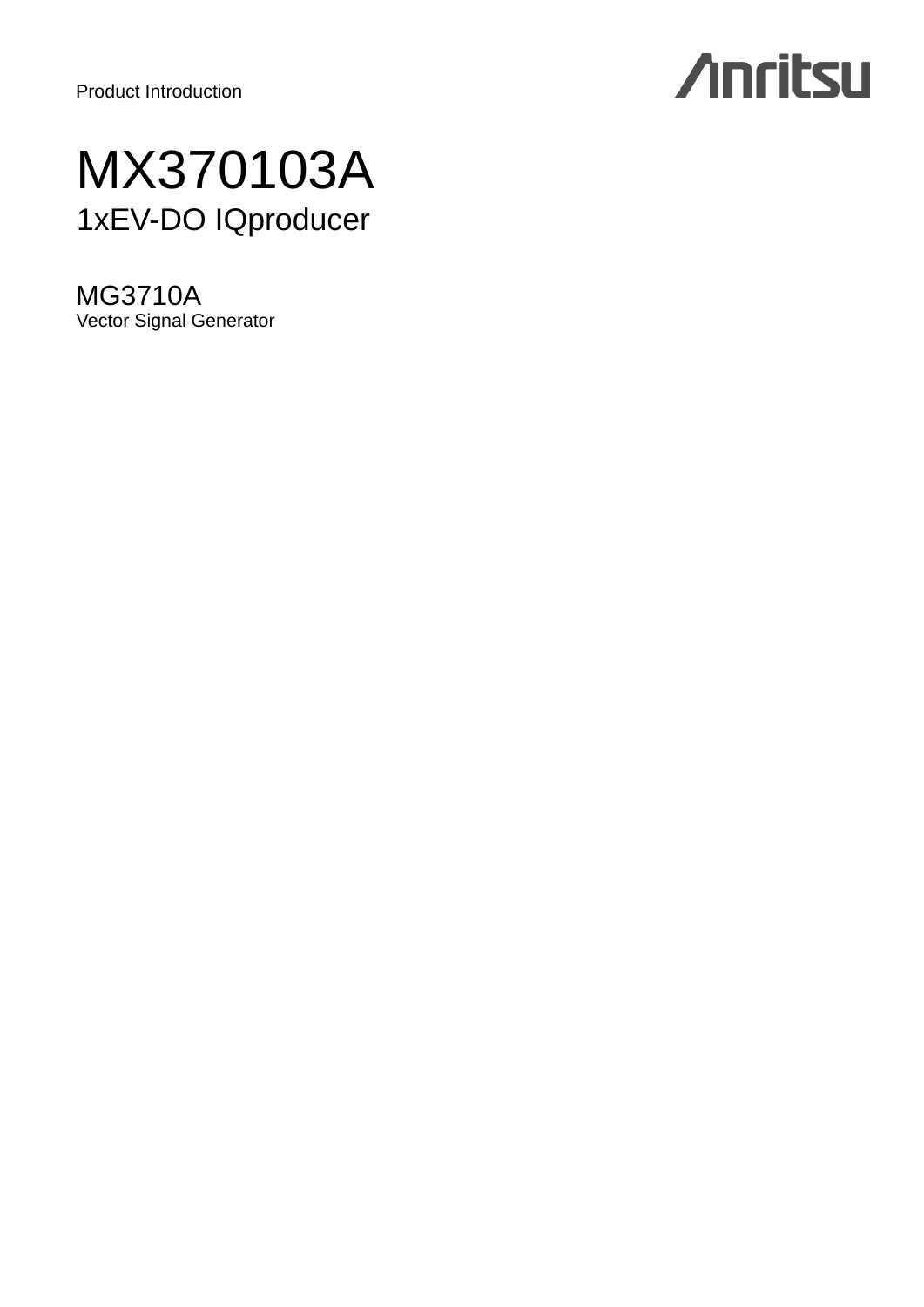**MG3710A Vector Signal Generator**

# **MX370103A 1xEV-DO IQproducer Product Introduction**



## **MG3710A Vector Signal Generator**

**Version 1.00**

# **ANRITSU CORPORATION**



Slide 1

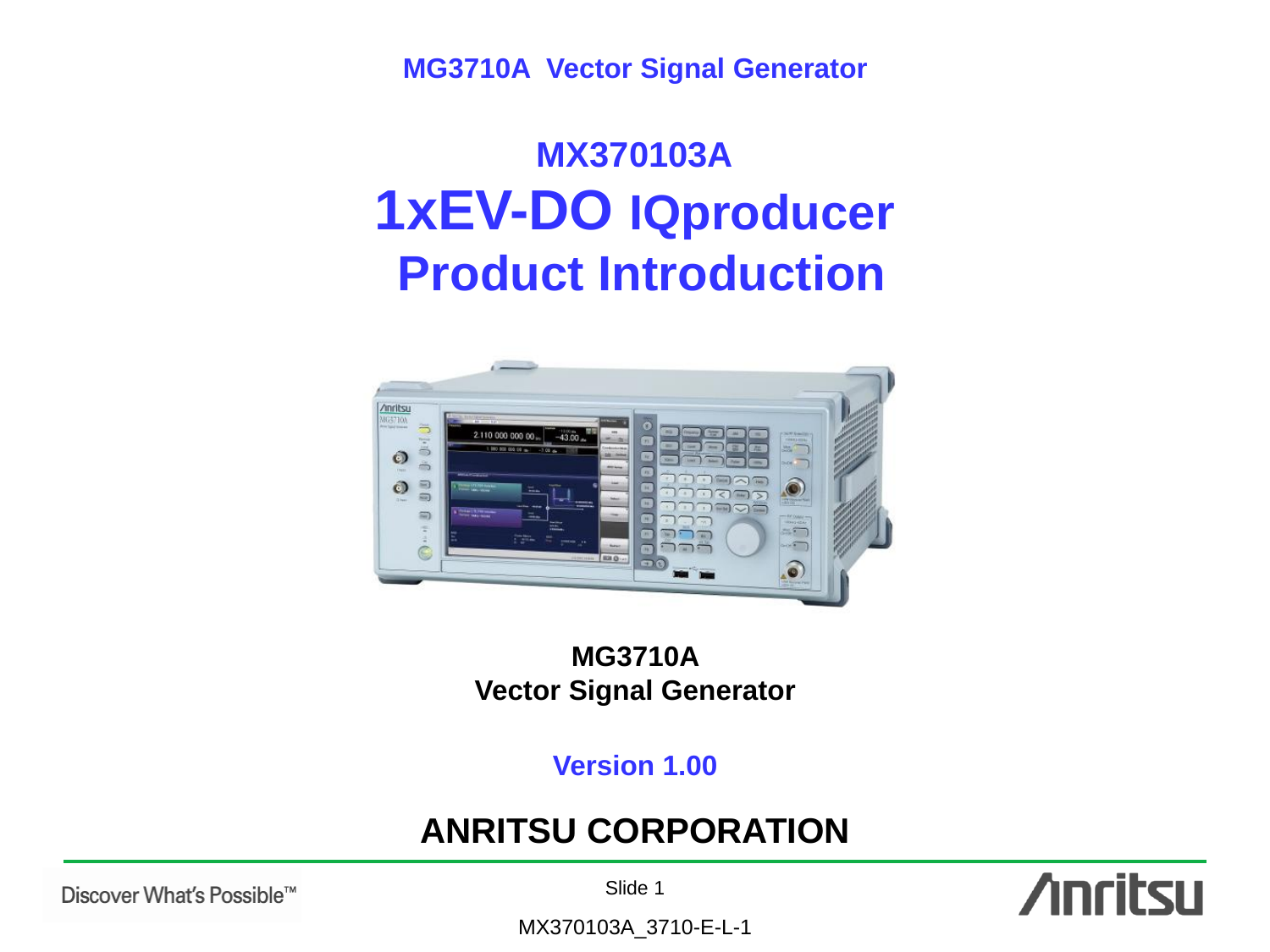# **What is 1xEV-DO IQproducer?**

MX370103A CDMA2000 1xEV-DO IQproducer is PC application software equipped for performing parameter setup and waveform pattern generation which meet the CDMA2000\_1xEV-DO system (1xEV-DO forward and 1xEV-DO reverse).

It runs under Windows installed in the MG3710A, MS2690A/91A/92A-020 and MS2830A-020/021 and outputs modulation signals by selecting generated waveform patterns. A license is required for the main frame to output signals. Conversely, it can also generate multi-user signals with any adjusted frequency, phase, level and delay.



**- Generating waveform patterns using 1xEV-DO IQproducer => The main frame requires a license.**

The unlicensed software will run on the PC to test waveform pattern generation but an unlicensed SG cannot output signals because it does not recognize the waveform patterns.

**- Generating waveform patterns using EDA Tools (C, MATLAB, Microwave Office) => Free license**

**• CDMA2000® is a registered trademark of the Telecommunications Industry Association (TIA-USA).**

- **MATLAB® is a registered trademark of The MathWorks, Inc.**
- **Windows® is a registered trademark of Microsoft Corporation in the USA and other countries.**

Discover What's Possible™

Slide 2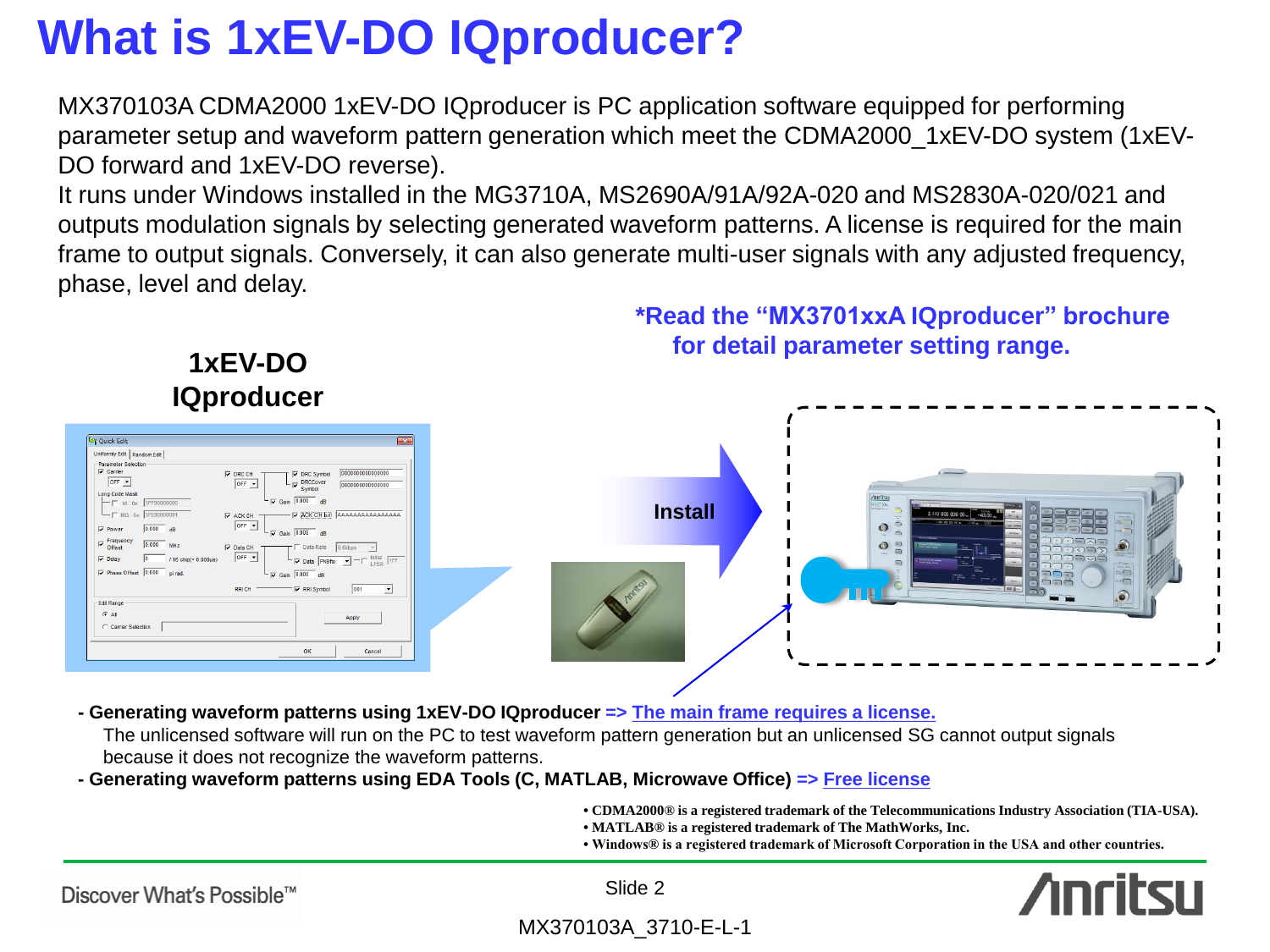# **Forward: Main screen**

The following screen will be displayed if 1xEV-DO\_FWD is chosen. In forward, the multicarrier signal (up to 9 carriers) and the Idle-Active integrated signal can be generated.

| 1xEV-DO Forward IQproducer for MG3710<br>Carrier Edit<br>Multicarrier Composition<br>(1)<br>Parameter file<br><b>Recall Parameter File</b><br>Save Parameter File                                                                                                                                                                                                                                                                                                                                                                                                          |                                                                                   |
|----------------------------------------------------------------------------------------------------------------------------------------------------------------------------------------------------------------------------------------------------------------------------------------------------------------------------------------------------------------------------------------------------------------------------------------------------------------------------------------------------------------------------------------------------------------------------|-----------------------------------------------------------------------------------|
| Common Parameters<br>(4)<br>(3)<br>$16 +$<br>4 frames(Single Carrier Only).<br>Over Sampling<br>Wave Data Length<br>(8)<br>(6)<br>(7)<br>Carrier<br>Carrier Parameters Copy<br>All Carrier v<br>18<br>Execute                                                                                                                                                                                                                                                                                                                                                              | (5)<br>Default All                                                                |
| Carrier Parameters (Carrier 8) -<br>(13)<br><b>TCH Parameters:</b><br><b>MAC</b> Index for Traffic Channel<br>(9)<br>8: 1228.8kbps (1slot) QPSK<br>Data Rate<br>TCH <sub>1</sub><br>15<br>TCH <sub>2</sub><br> 6<br>(10)<br>1111111111111111<br>1st frame Active(1) Adle(0)<br> 8 <br>TCH <sub>3</sub><br>TCH <sub>4</sub><br>1111111111111111<br>2nd frame Active(1) Adle(0)<br>Initial Value of PN15 Reg (HEX)<br>1111111111111111<br>3rd frame Active(1) Adle(0)<br>7FFF<br>Reg 2<br>Reg 1<br>1111111111111111<br>4th frame Active(1) Adle(0)<br>3F80<br>Reg 3<br>Reg 4 | (16)<br><b>RPC/RA CH Parameters</b><br><b>See Slide 5</b><br>387F<br>(15)<br>3C07 |
| <b>TCH Data</b><br>PN <sub>15</sub><br>Offset Index<br>(14)<br>(12)<br>(11)<br>(17)<br>Carrier Calculate<br>١М<br>(20)<br>Μ<br>$(18)$ <sub>FFT</sub><br>$(19)$ <sub>CCDF</sub>                                                                                                                                                                                                                                                                                                                                                                                             | Carrier Default<br>$(21)$ <sub>Exit</sub><br>Transfer & Setting Wizard            |

## **Forward Main screen: Carrier Edit sheet**

**(9) Data Rate**

**1: 38.4 kbps (16 slots)QPSK 2: 76.8 kbps (8 slots)QPSK 3: 153.6 kbps (4 slots) QPSK 4: 307.2 kbps (2 slots) QPSK 5: 614.4 kbps (1 slot) QPSK 6: 307.2 kbps (4 slots) QPSK 7: 614.4 kbps (2 slots) QPSK 8: 1228.8 kbps (1 slot) QPSK 9: 921.6 kbps (2 slots)8-PSK 10: 1843.2 kbps (1 slot) 8-PSK** 11: 1228.8 kbps (2 slots)16QA **12: 2457.6 kbps (1 slot) 16QAM 13: Idle Slot**

Discover What's Possible™

**Anritsu** 

MX370103A\_3710-E-L-1

Slide 3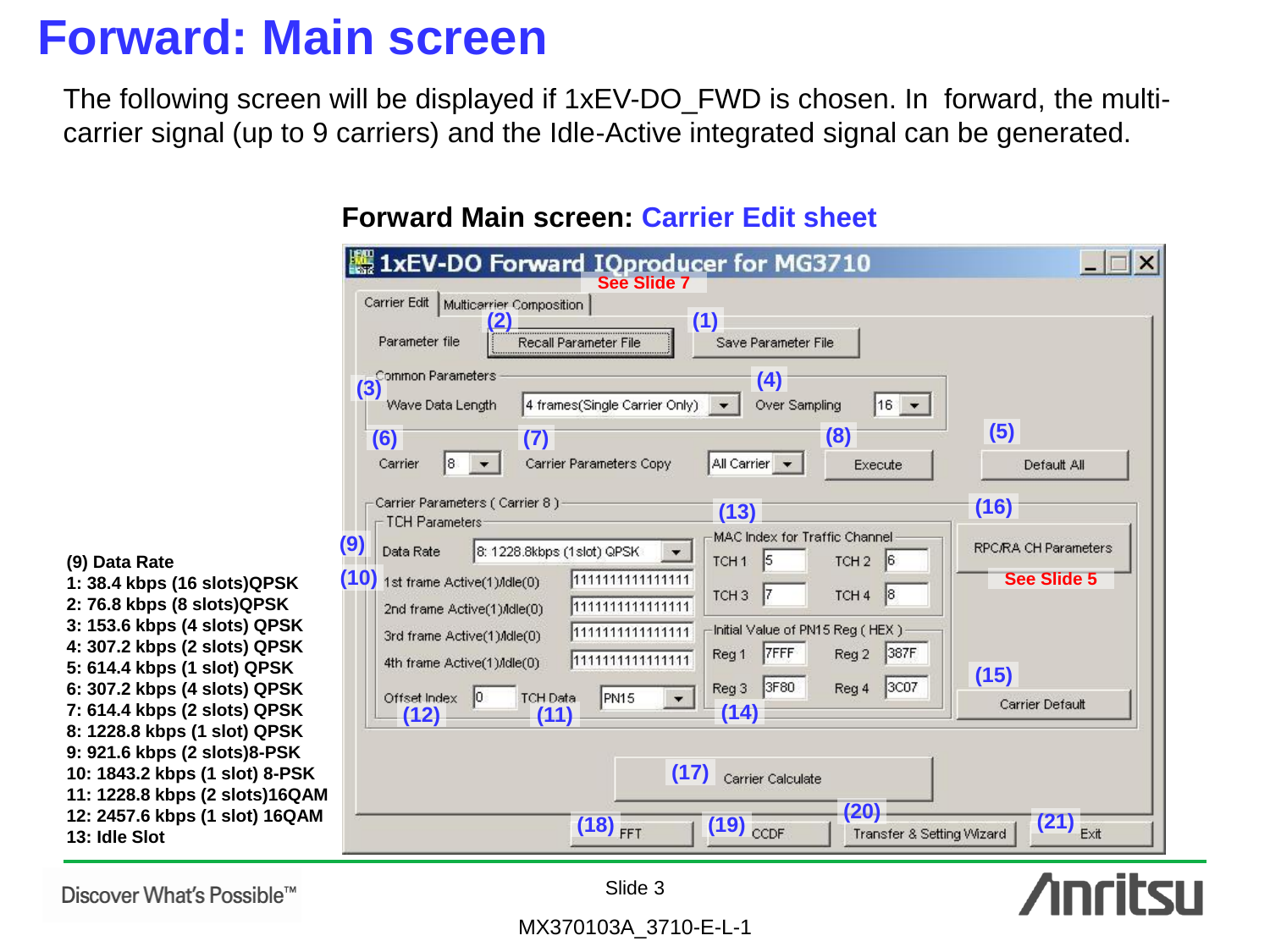# **Forward: The parameter setting range of a Carrier Edit sheet**

- (1) Save Parameter File A parameter file is saved.
- (2) Recall Parameter File A parameter file is recalled.
- (3) Wave Data Length

The number of frames can be specified up to a maximum of 4 frames. Only 3 frames can be specified when creating multi-carrier.

- (4) Over Sampling: 4/8/16 It is over sampling rate of a waveform pattern.
- (5) Default All

The setting value of all single carriers is returned to an initial value.

(6) Carrier: 1 to 9

The single carrier edited is chosen.

- (7) Carrier Parameters Copy : Carrier 1 to Carrier 9/All The contents of the specified single carrier are copied to other single carriers.
- (8) Execute

The copy of (7) is performed.

(9) Data Rate

The data rate and transmitting slot of a single carrier to be created are set up.

- (10) 1st to 4th Frame Active(1)/Idle(0) Active/idol of a traffic channel are set up for every slot.
- (11) TCH Data: All'0'/All'1'/PN15 The payload data of a traffic channel is set up.
- (12) Offset Index: 0 to 511

PN\_Offset\_Index of the single carrier to be created is specified.

### (13) TCH1 to TCH4: 5 to 63

MAC Index used for the scrambling sequence of a traffic channel and the Walsh cover of preamble is specified.

(14) Reg1 to Reg4: 0 to 7FFF, HEX

By changing the initial value of a shift register when setting TCH Data to PN15, offset can be added to PN15 series of each TCH.

(15) Carrier Default

The setting value of the specified single carrier is returned to an initial value.

(16) RPC/RA CH Parameters

The RPC/RA CH Parameters screen is opened.

(17) Carrier Calculate

The waveform pattern of nine single carriers is created in the current setting. Click the Multi-carrier Composition tab to open a Multi-carrier Composition sheet and create multi-carrier.

### (18) FFT

The FFT graph screen is displayed. This screen shows a FFT-processed graph of the spectrum of the created waveform pattern data.

### (19) CCDF

The CCDF graph screen is displayed. This screen shows a graph of CCDF of the created waveform pattern data.

(20) Transfer & Setting Wizard

The Transfer & Setting Wizard screen is displayed.

The three-step operation below is performed on this screen.

- Connection between a computer and MG3710A.
- Transmission of the waveform pattern data to MG3710A.
- Loading of the waveform pattern data to the arbitrary waveform memory of MG3710A.
- (21) Exit

The software program is terminated.



## Discover What's Possible™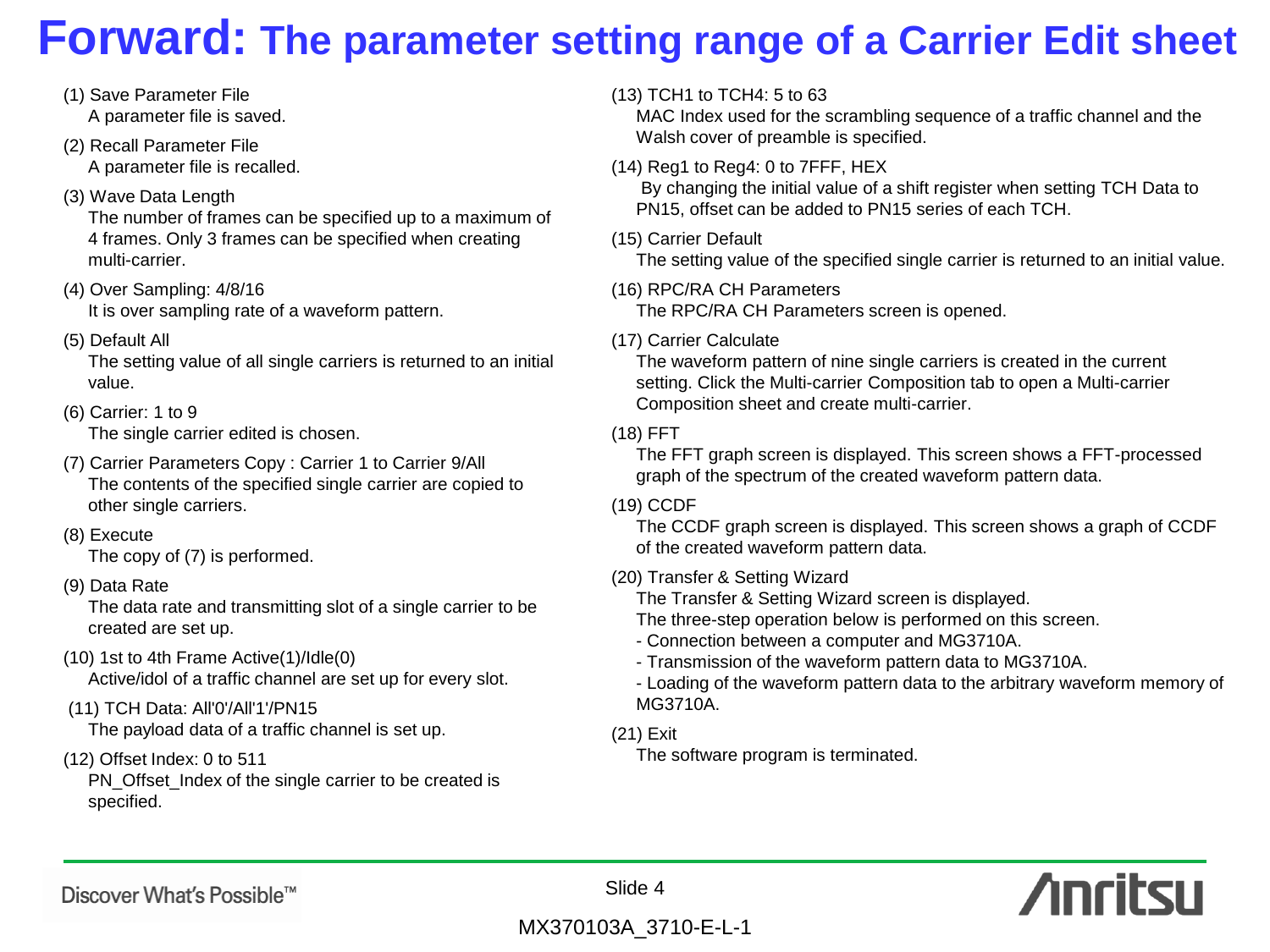# **Forward: RPC/RA CH parameters sheet**

**RPC/RA CH Parameters are set up on this screen.**

|                                                                                                                                                                                                                                                 | er 1 RPC/RA CH Parametras |                        |       |          |          | (4)          |
|-------------------------------------------------------------------------------------------------------------------------------------------------------------------------------------------------------------------------------------------------|---------------------------|------------------------|-------|----------|----------|--------------|
| Slot<br>Frame                                                                                                                                                                                                                                   | з                         | RPC/RA Parameters Copy |       | All Slot |          | Execute      |
| <b>RPC/RA CH Parameters</b>                                                                                                                                                                                                                     | (5)                       | (6)                    |       |          | (8)      |              |
| MAC Index 4                                                                                                                                                                                                                                     | 11<br>RA Bit              | CH Power -12.041       |       | dB       | $G$ ON   | C OFF        |
| $5 - 14$<br>15-24                                                                                                                                                                                                                               | 25-34<br>35-44            | 45-54                  | 55-63 | (6)      |          | (8)          |
| MAC Index 5                                                                                                                                                                                                                                     | (7)<br><b>RPC Bit</b>     | CH Power -17.989       |       | dB       | $G$ ON   | C OFF        |
| MAC Index 6                                                                                                                                                                                                                                     | <b>RPC Bit</b><br>ľ1      | CH Power -17.989       |       | dH       | G<br>ON  | OFF<br>o     |
| MAC Index 7                                                                                                                                                                                                                                     | l1<br>RPC Bit             | CH Power -17.989       |       | dB       | G<br>ON  | OFF<br>o     |
| MAC Index 8                                                                                                                                                                                                                                     | ľ1<br><b>RPC Bit</b>      | CH Power -17.989       |       | dB       | $G$ ON   | $\Gamma$ OFF |
| MAC Index 9                                                                                                                                                                                                                                     | 11<br><b>RPC Bit</b>      | CH Power -17.989       |       | dB       | G<br>ON  | $C$ OFF      |
| MAC Index 10                                                                                                                                                                                                                                    | ľ1<br><b>RPC Bit</b>      | CH Power -17.989       |       | dB       | G<br>ON  | OFF<br>o     |
| MAC Index 11                                                                                                                                                                                                                                    | RPC Bit<br>ľ1             | CH Power -17.989       |       | dB       | G.<br>ON | OFF<br>O     |
| MAC Index 12                                                                                                                                                                                                                                    | ľ1<br><b>RPC Bit</b>      | CH Power -17.989       |       | dH       | G<br>ON  | OFF<br>C.    |
| MAC Index 13                                                                                                                                                                                                                                    | <b>RPC Bit</b><br>l1      | CH Power -17.989       |       | dB       | G<br>ON  | $C$ OFF      |
| MAC Index 14                                                                                                                                                                                                                                    | l1<br><b>RPC Bit</b>      | CH Power -17.989       |       | dB       | $C$ ON   | $\Gamma$ OFF |
| Group Edit<br>Channel Power<br>(10)<br>$\vert \langle 9 \rangle$<br><b>RPC/RA Bit</b><br>AII MACCH<br>3.000<br>Set<br>Value<br>A(11)<br><b>ON/OFF</b><br>(14)<br>Normalizing<br>Normalize<br>16<br>RACH:RPCCHs=1<br>:15/16<br>ţ<br>(13)<br>(12) |                           |                        |       |          |          |              |
| Default                                                                                                                                                                                                                                         | Default All               |                        |       |          |          | OK           |

**Anritsu** 

Discover What's Possible™

Slide 5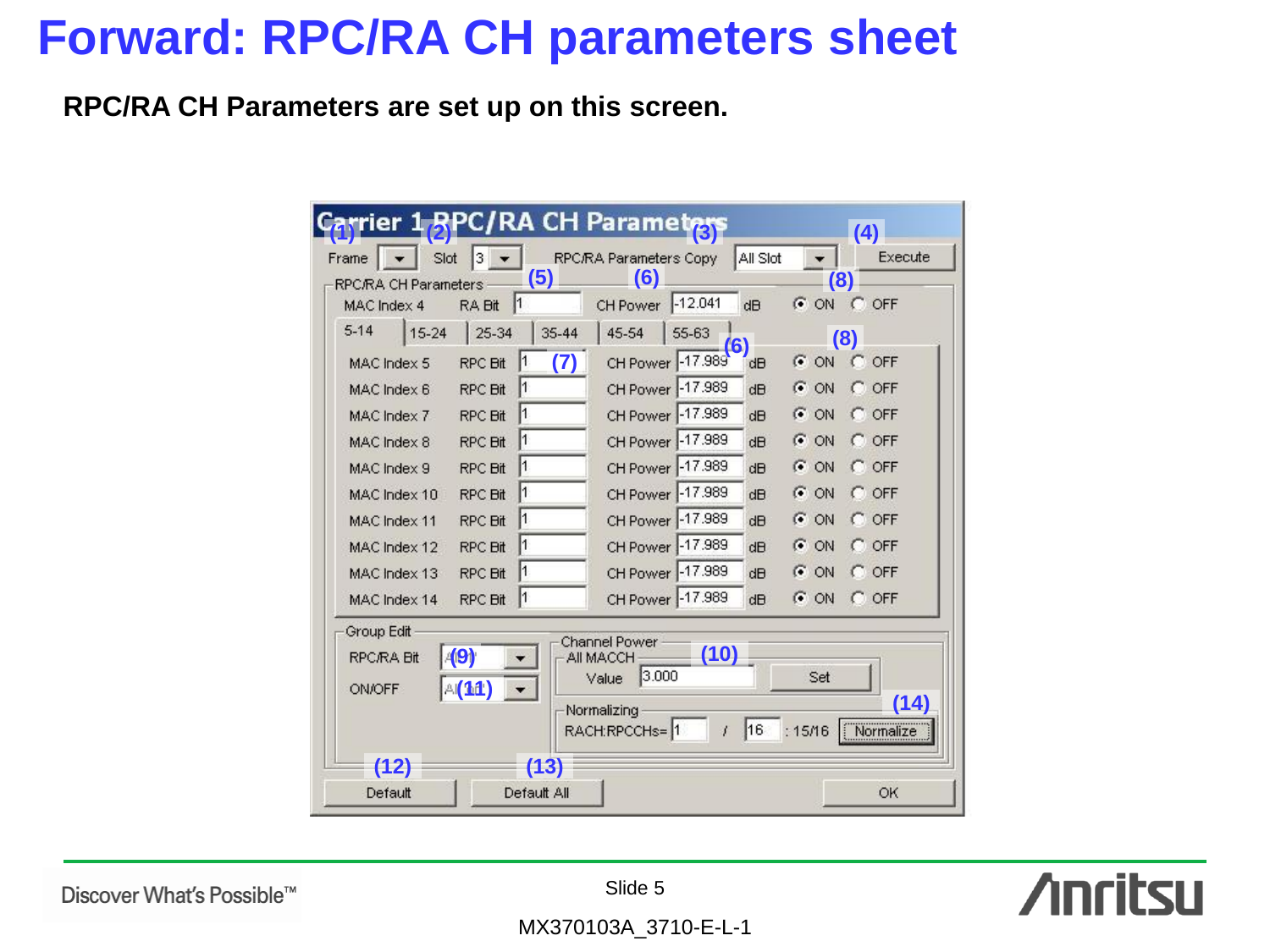# **Forward: The parameter setting range of a RPC/RA CH parameters sheet**

## (1) Frame

The frame edited can be chosen.

## (2) Slot

The slot edited can be chosen.

(3) RPC/RA Parameters Copy: Slot 1 to Slot 16, All Slot, All frame

The parameter setting of a RPC/RA channel is copied to other slots.

## (4) Execute

The copy of (3) is performed.

- (5) RA Bit: 0 or 1 It is RA bit of RA channel.
- (6) CH Power: -40dB to +40dB It is the channel gain (relative value from a pilot channel) of a MAC channel.
- (7) RPC Bit: 0 or 1 It is the RPC bit of a RPC channel.
- (8) ON/OFF

ON/OFF of each MAC channel can be set up.

# (9) RPC/RA Bit (Group Edit)

All specified RPC bits are set to 0 or 1. All'0': Set all RPC bits in a slot to 0. All'1': Set all RPC bits in a slot to 1.

(10) Channel Power (Group Edit)

The channel gain (relative value from a pilot channel) of the MAC channel in a slot is set up collectively.

(11) ON/OFF (Group Edit) ON/OFF of the MAC channel in a slot is set up in a batch. All'OFF': Turn OFF all MAC channels. All'ON': Turn ON all MAC channels.

## (12) Default

Only the specified slot is returned to the default state.

### (13) Default All

The RPC/RA CH Parameters setting of the specified carrier is returned to the default state.

## (14) Normalize

The channel gain of the RPC channel / RA channel of the specified slot is set in a batch according to the rate shown by a fraction.

The rate is set up by the equality on the left of the Normalize button. The numerator of the ratio of RA channel can be set up in the range of 1 to "denominator-1." Also, the denominator can be set up in the range of 2 to 99.

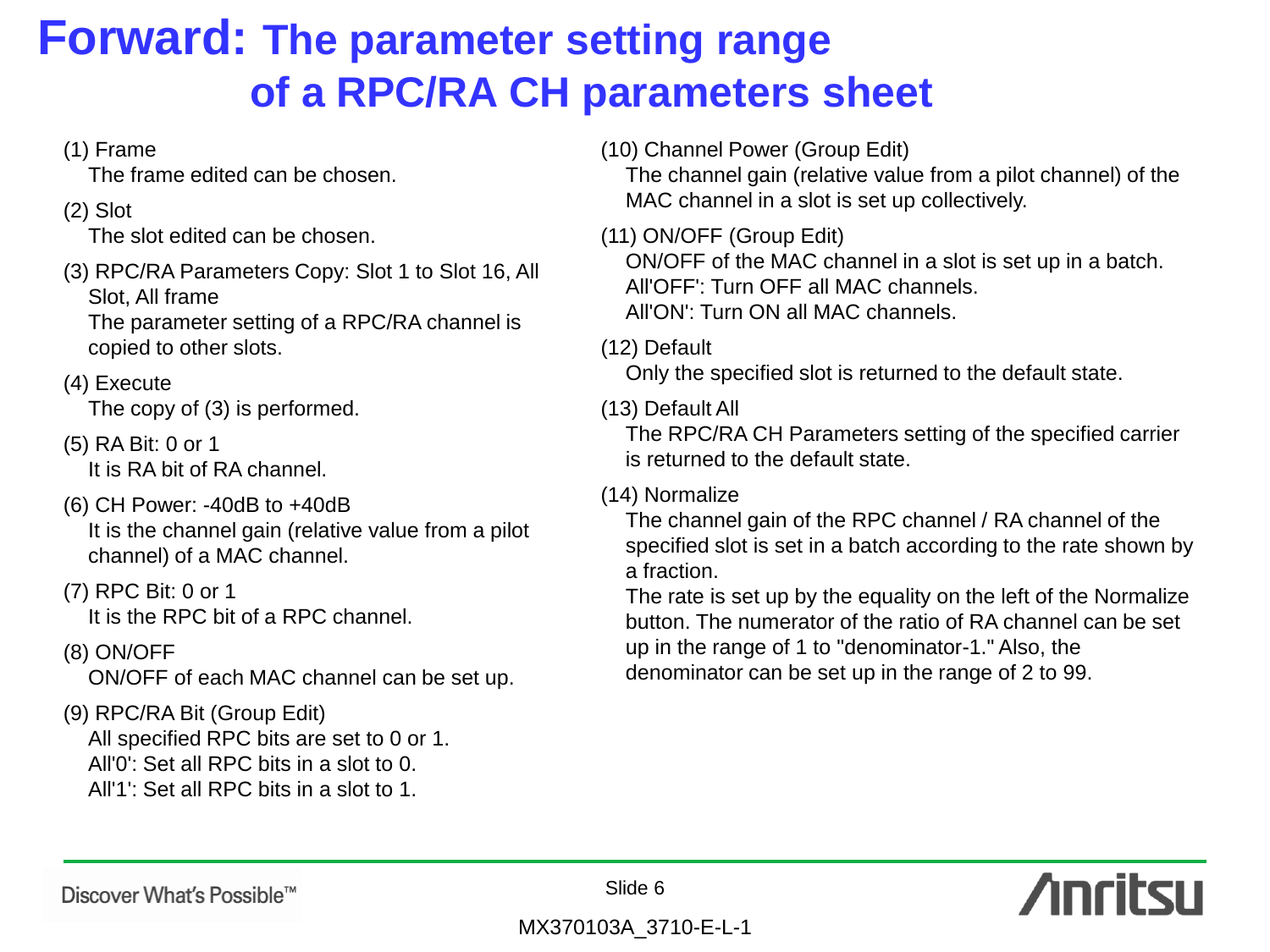# **Forward: Multi carrier composition sheet**

On this screen, waveform pattern creation of multi-carrier (single carrier) is performed using the waveform pattern of each single carrier created in Carrier Edit.

| Carrier Select |                       |         |                    |                                            |     |                      |                            |            |
|----------------|-----------------------|---------|--------------------|--------------------------------------------|-----|----------------------|----------------------------|------------|
|                | $(1)$ Spacing         | 1.23MHz |                    |                                            |     |                      |                            |            |
|                | Carrier 1             | C ON    | $G$ OFF            |                                            |     |                      |                            |            |
|                | Carrier 2             | C ON    | $G$ OFF            | Waveform Data                              |     |                      |                            |            |
|                | Carrier 3             | $G$ ON  | $C$ OFF            |                                            |     |                      |                            |            |
|                | Carrier 4             | C ON    | $G$ OFF            | (6)<br>Pattern Name                        |     | FVVD_153_6kbps_4slot |                            |            |
| (2)            | Carrier 5             | C ON    | $G$ OFF            |                                            |     |                      |                            |            |
|                | Carrier 6             | $C$ ON  | $G$ OFF            |                                            |     |                      |                            |            |
|                | Carrier 7             | C ON    | $G$ OFF            |                                            |     |                      |                            |            |
|                | Carrier 8             | C ON    | $G$ OFF            | Data Adjustment<br>Target RMS Range<br>(3) |     | Min                  | Max                        |            |
|                | Carrier 9             | C ON    | $G$ OFF            |                                            |     |                      |                            | (5)        |
|                | CF : Center Frequency |         |                    | RMS Adjustment Value<br>(4)                |     | 0.000                |                            | RMS Adjust |
|                |                       | 7)      | Calculation & Load | (8)<br>Calculation & Play                  | (9) |                      | <b>Composition Execute</b> |            |

**Anritsu** 

Discover What's Possible™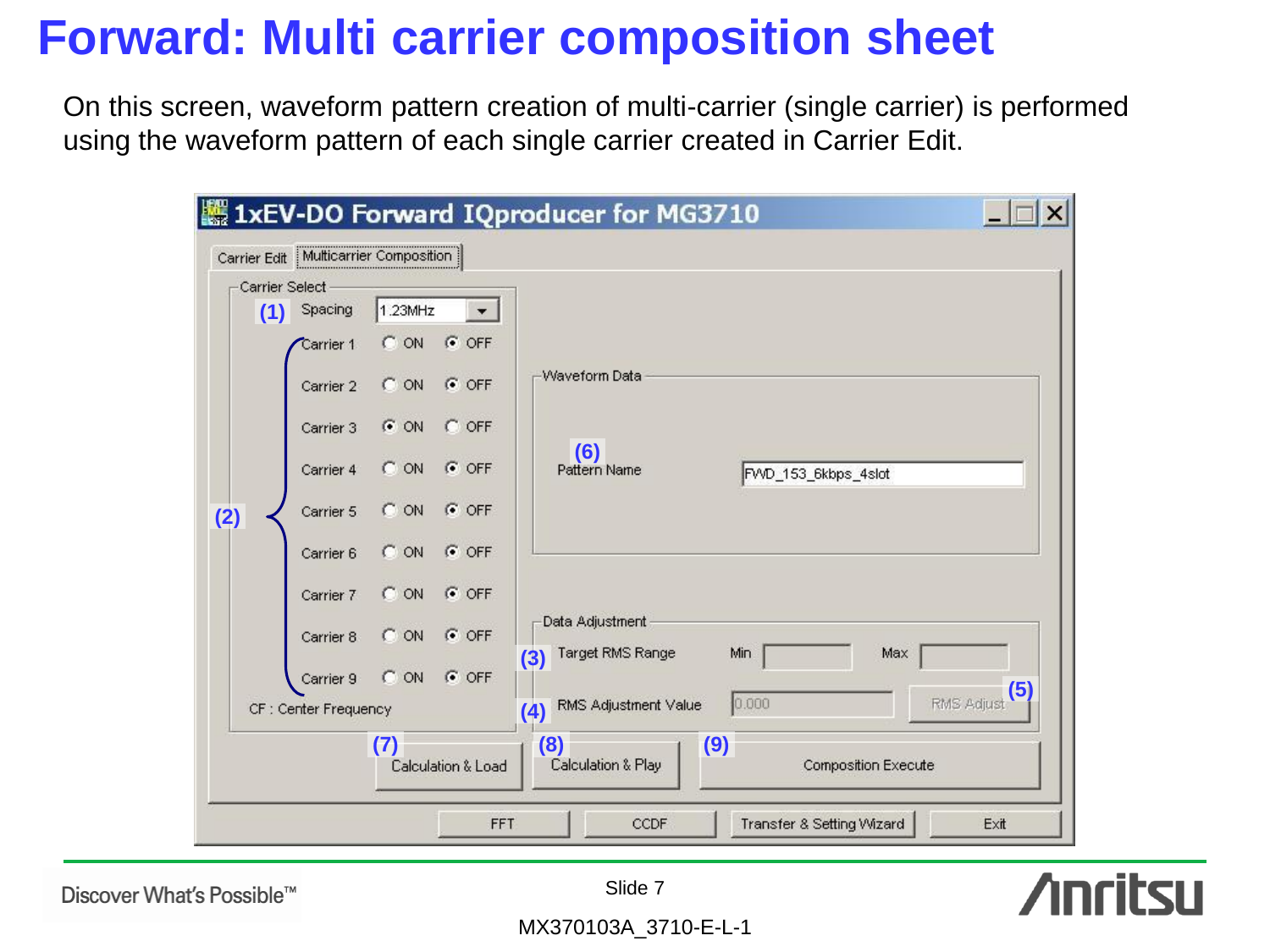# **Forward: The parameter setting range of a Multi carrier composition sheet**

(1) Spacing: 1.20/1.23/1.25/1.35 MHz

The frequency interval between carriers is set up.

## (2) Carrier Select

ON/OFF of the single carrier used for multi-carrier creation is set up.

(3) Target RMS Range

"RMS" means the RMS value of a waveform pattern.

## (4) RMS Adjustment Value

The RMS value of multi-carrier (single carrier) waveform pattern is set up. Generally, the floor noise becomes lower although the modulation signal of output becomes more susceptible to distortion when the RMS value of a waveform pattern is increased. On the contrary, the floor noise becomes higher although the modulation signal of output becomes less susceptible to distortion when the RMS value is decreased.

(5) RMS Adjust

A click of this RMS Adjust button converts "the waveform pattern created by a click of the Composition Execute button" into "a waveform pattern with the closest RMS value to the value entered in RMS Adjustment Value."

(6) Pattern name

The file name of a waveform pattern is set up. (Up to 20 one-byte characters can be entered.)

(7) Calculation & Load

Loads generated waveform pattern into memory.

- (8) Calculation & Play Loads generated waveform pattern into memory and selects.
- (9) Composition Execute

A waveform pattern is created. A wvd file and a wvi file are created as a waveform pattern.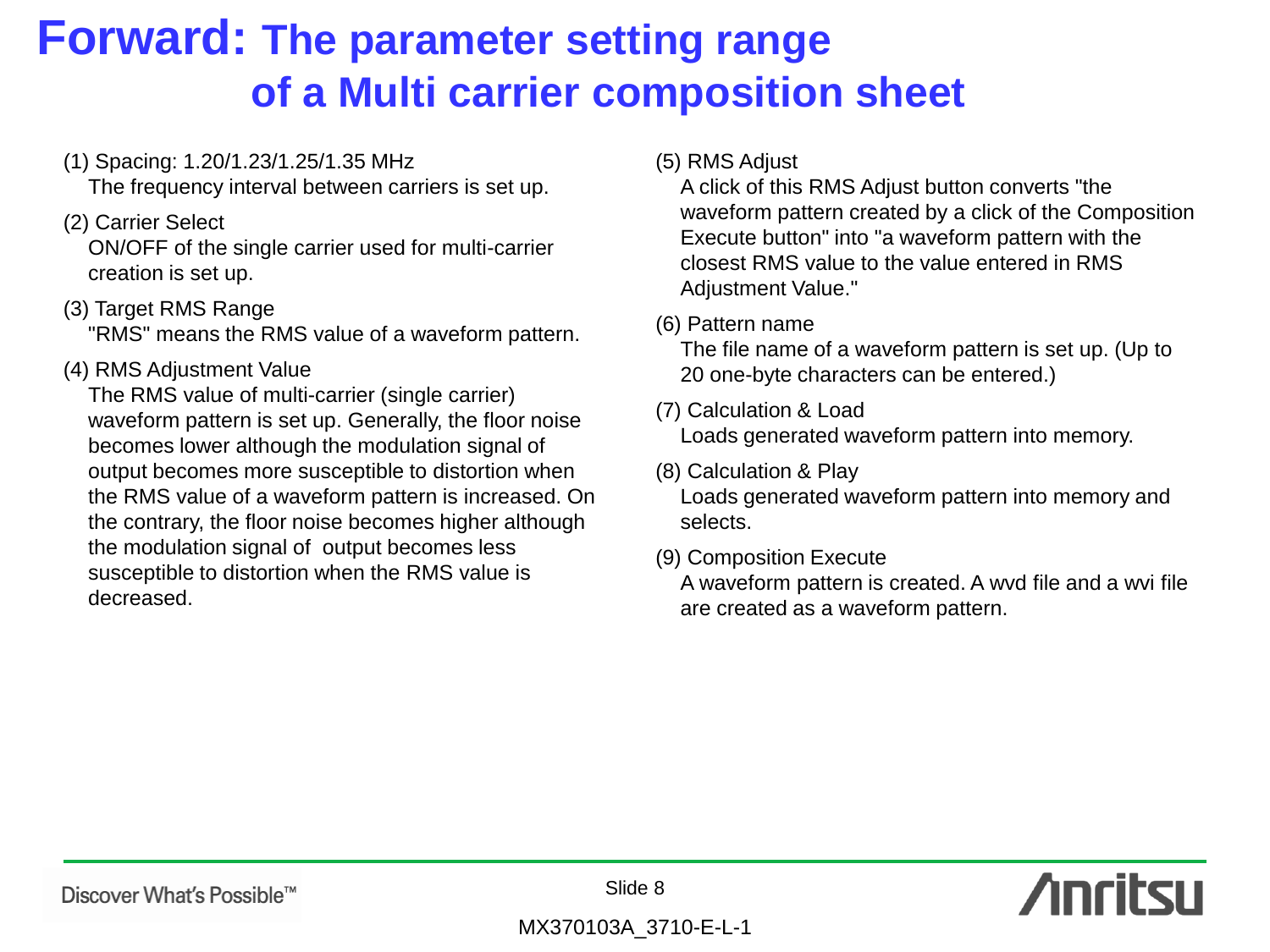# **Reverse: Main screen**

The following screen will be displayed if 1xEV-DO RVS is chosen. Starting of each functional screen and the display of graph are performed.



Discover What's Possible™

Slide 9

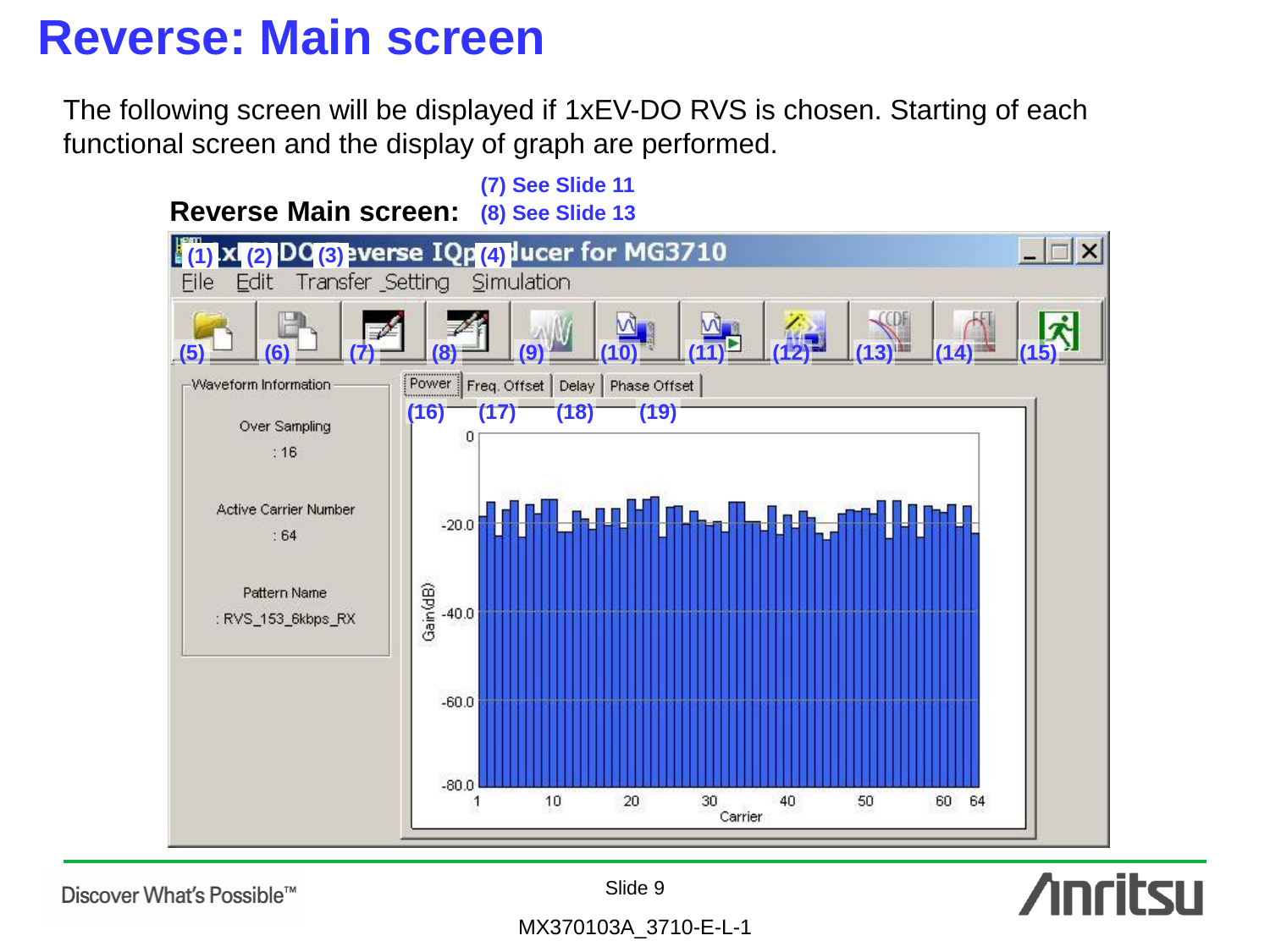# **Reverse: The parameter setting range of the Main screen**

### (1) File menu

Recall/Save of a parameter file and closing of application can be performed by choosing [Recall Parameter File], [Save parameter File] and [Exit].

### (2) Edit menu

Starting of the Waveform Pattern Edit screen and starting of the Quick Edit screen can be performed.

(3) Transfer Setting menu

The Transfer & Setting Wizard screen can be started.

(4) Simulation menu

Starting of the CCDF Graph Monitor screen and starting of the FFT Graph Monitor screen can be performed.

- (5) Recall Parameter File button A Parameter File is recalled.
- (6) Save Parameter File button A Parameter File is saved.
- (7) Edit Waveform Pattern button The Edit Waveform Pattern screen to set up each carrier is displayed.
- (8) Quick Edit button The Quick Edit screen to set up each carrier is displayed.
- (9) Calculate Waveform Pattern button Creation of a waveform pattern is started based on the preset parameter.
- (10) Calculation & Load Loads generated waveform pattern into memory.
- (11) Calculation & Play

Loads generated waveform pattern into memory and selects.

- (12) Transfer Setting Wizard button The Transfer & Setting Wizard for waveform pattern transmission is started.
- (13) CCDF Simulation button

Trace of the last-created waveform pattern is displayed on the CCDF Graph Monitor.

(14) FFT Simulation button

Trace of the last-created waveform pattern is displayed on the FFT Graph Monitor.

- (15) Exit button 1xEV-DO Reverse IQproducer is terminated.
- (16) Power graph The power of the On carrier is displayed.
- (17) Freq. Offset graph The frequency offset of the On carrier is displayed.
- (18) Delay graph The delay of the On carrier is displayed.
- (19) Phase Offset graph The phase offset of the On carrier is displayed.



Slide 10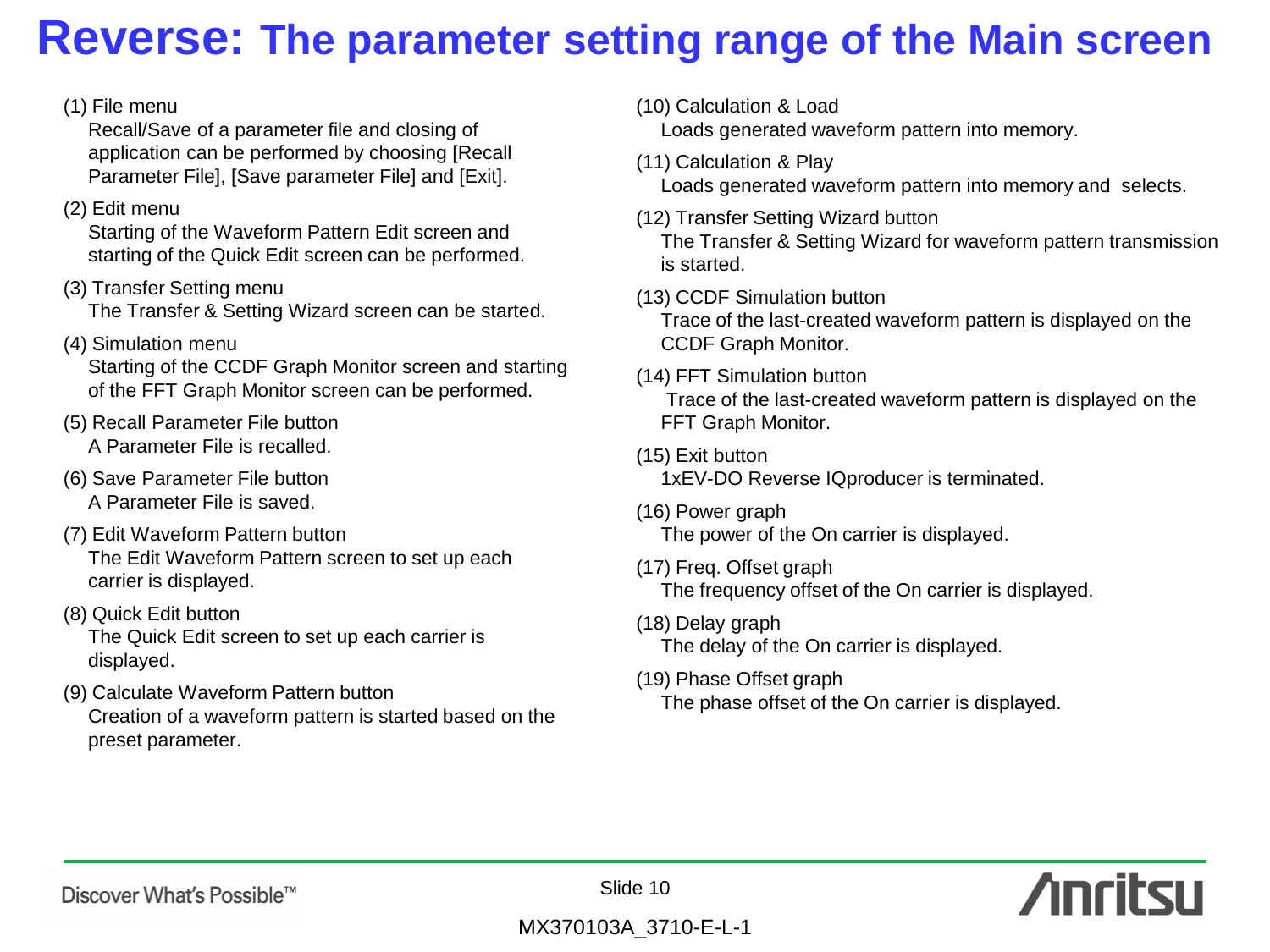# **Reverse: Waveform Pattern Edit sheet**

The modulation parameter of each carrier can be set up on this screen. The carrier number is displayed on the screen's left, and all carriers can be displayed and set up with the scroll bar on the screen's right.

| $16 +$<br>Over Sampling                                                                                         | (2)<br>Pattern Name                                                                          | RVS_153_6kbps_RX                                            |                                                                           |
|-----------------------------------------------------------------------------------------------------------------|----------------------------------------------------------------------------------------------|-------------------------------------------------------------|---------------------------------------------------------------------------|
| $\overline{\mathsf{v}}$ Carrier 5/64<br>Long Code Mask<br>(4)<br>0x 3FF00000000<br>MI:<br>0x 3FE00000001<br>MQ: | $(9)$ $\sqrt{ }$ DRC CH<br>$(10)$ Gain 0.003<br>$(13)$ <sub><math>\sigma</math> ACK CH</sub> | DRC Symbol<br><b>DRCCover</b><br>dB<br>Symbol<br>ACK CH bit | $(11) -$<br>281AAE70187B414E<br>2224642675435722 (12)<br>XAXXXXXAANNXAAAN |
| (5)<br>$-1.080$<br>Power<br>dB<br>Frequency<br>(6)<br>1.000<br>MHz<br>Offset                                    | $(14)^{\Box}$ Gain 0.003<br>dB<br>$(16)$ $\bar{v}$ Data CH                                   | (15)<br>Data Rate                                           | (18)<br>76.8kbps<br>(20)                                                  |
| 375<br>(7)<br>Delay<br>0.696<br>(8)<br>Phase Offset<br>pi rad.                                                  | /16 chip(= 19.073µs) (17) Gain 0.019<br>RRICH T                                              | dB<br>Data<br>RRI Symbol                                    | PN9fix (19) Initial LFSR<br>1FF<br>(21)<br>100                            |
| $\nabla$ Carrier 6/64<br>Long Code Mask<br>0x 3FF00000000<br>MI:<br>0x 3FE00000001<br>MQ:                       | $\nabla$ DRC CH<br>Gain 0.003<br>$\overline{\triangledown}$ ACK CH                           | DRC Symbol<br>∟ DRCCover<br>dB<br>Symbol<br>ACK CH bit      | 21714AB2AEFA6D1E<br>5454613235156057<br>XNNAXNXNXXXAXNXN                  |
| $-9.305$<br>dB<br>Power<br>Frequency<br>1.000<br>MHz<br>Offset<br>380<br><b>Delay</b>                           | Gain 0.000<br>dB<br>$\nabla$ Data CH<br> 0.004<br>/16 chip(= 19.328µs)<br>Gain               | Data Rate<br>dB<br>PN9fix<br>Data                           | 19.2kbps<br>1FF<br>Initial LFSR                                           |
| 0.641<br>Phase Offset<br>pi rad.                                                                                | RRI CH                                                                                       | <b>RRI Symbol</b>                                           | 010<br>$(23)$ ancel                                                       |

**Anritsu** 

Discover What's Possible™

Slide 11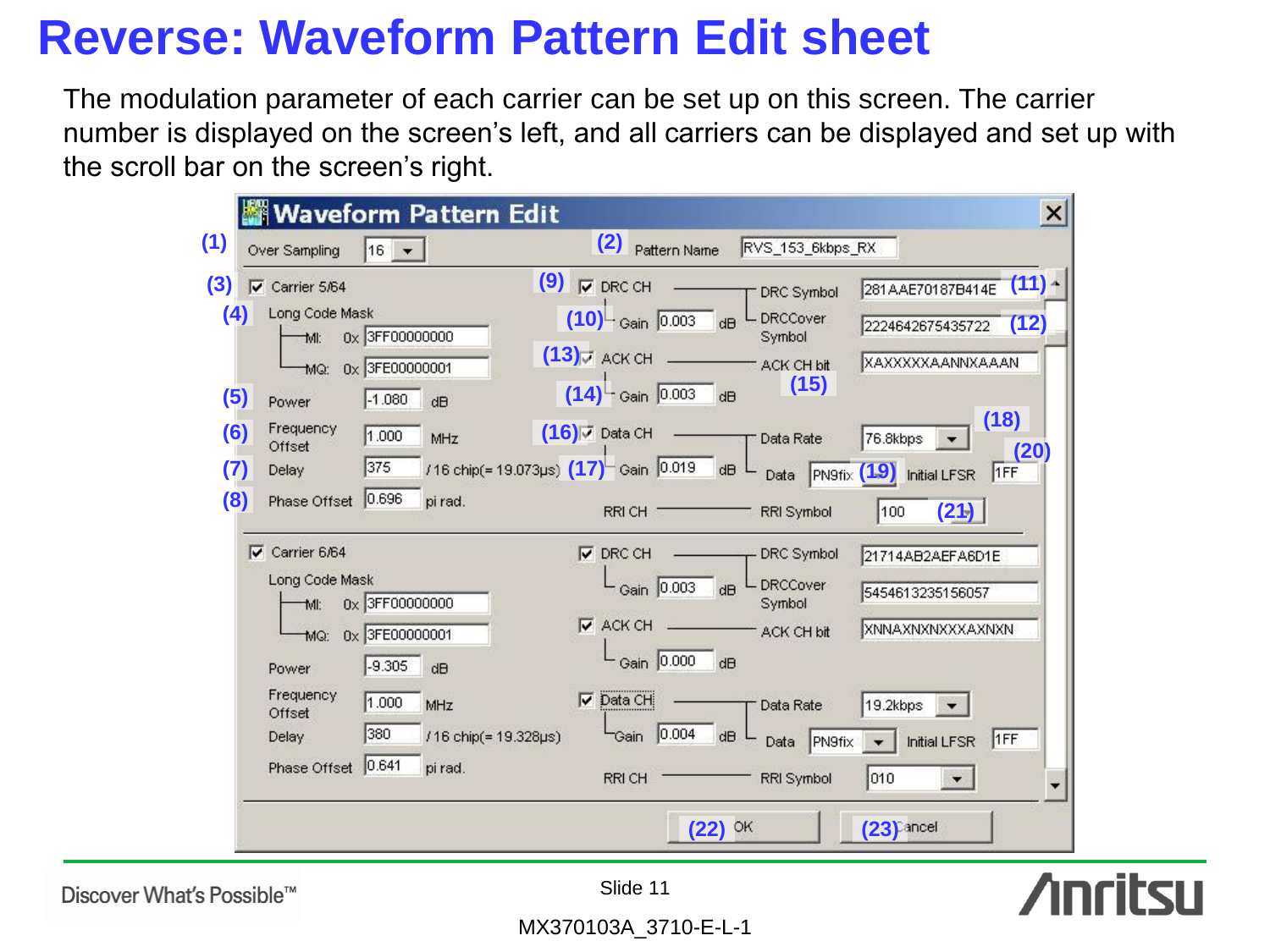# **Reverse: The parameter setting range of a Waveform Pattern Edit sheet**

- (1) Over Sampling : 4, 8, 16 These numbers mean the ratio of the sampling rate and the chip rate of a waveform pattern.
- (2) Pattern Name : 1 to 20 characters It is the file name of waveform pattern data.
- (3) Carrier On/Off :Checked = On On/Off of a carrier is set up.
- (4) Long Code Mask : 0x0 to 0x3FFFFFFFFFF (MI, MQ) I and Q long code mask are set up.
- (5) Power : -80.000 to 0.000 dB The power of a carrier is set up.
- (6) Frequency Offset : -5.000 to 5.000MHz The frequency offset of a carrier is set up.
- (7) Delay : 0/16 chip to 524287/16 chip The delay of a carrier is set up.
- (8) Phase Offset : 0.000 to 2.000 pi rad. The phase offset of a carrier is set up.
- (9) DRC CH On/Off :Checked = On On/Off of a DRC channel is set up.
- (10) DRC CH Gain : -80.000 to 20.000 dB The channel gain of a DRC channel is set up.
- (11) DRC Symbol :

0000000000000000 to FFFFFFFFFFFFFFFF (HEX) DRC channel symbol data is set up in HEX.

- (12) DRC Cover Symbol : 0000000000000000 to 7777777777777777 (OCT) DRC cover symbol data is set up in OCT.
- $(13)$  ACK CH On/Off : Checked = On On/Off of an ACK channel is set up.
- (14) ACKCH Gain : -80.000 to 20.000 dB The channel gain of an ACK channel is set up.
- (15) ACKCH Bit : A(ACK), N(NACK), X(DTX) An ACK channel bit is set up.
- (16) Data CH On/Off On/Off of a Data channel is set up.
- (17) DataCH Gain : -80.000 to 20.000 dB The channel gain of a Data channel is set up.
- (18) Data Rate : 9.6, 19.2, 38.4, 76.8, 153.6kbps The data rate of a Data channel is set up.
- (19) Data : PN9fix, All '0', All '1' The payload data of a Data channel is set up.
- (20) Initial LFSR : 0 to 1FF(HEX) When PN9fix is chosen for Data, the initial value of the shift register of PN9 generator is set up in HEX.
- (21) RRI Symbol : 000 to 101(BIN) A RRI symbol is set up in BIN.
- (22) OK

The Waveform Pattern Edit screen is closed. The contents changed on the Waveform Pattern Edit screen are maintained.

(23) Cancel

The Waveform Pattern Edit screen is closed. The contents changed in Waveform Pattern Edit are canceled.





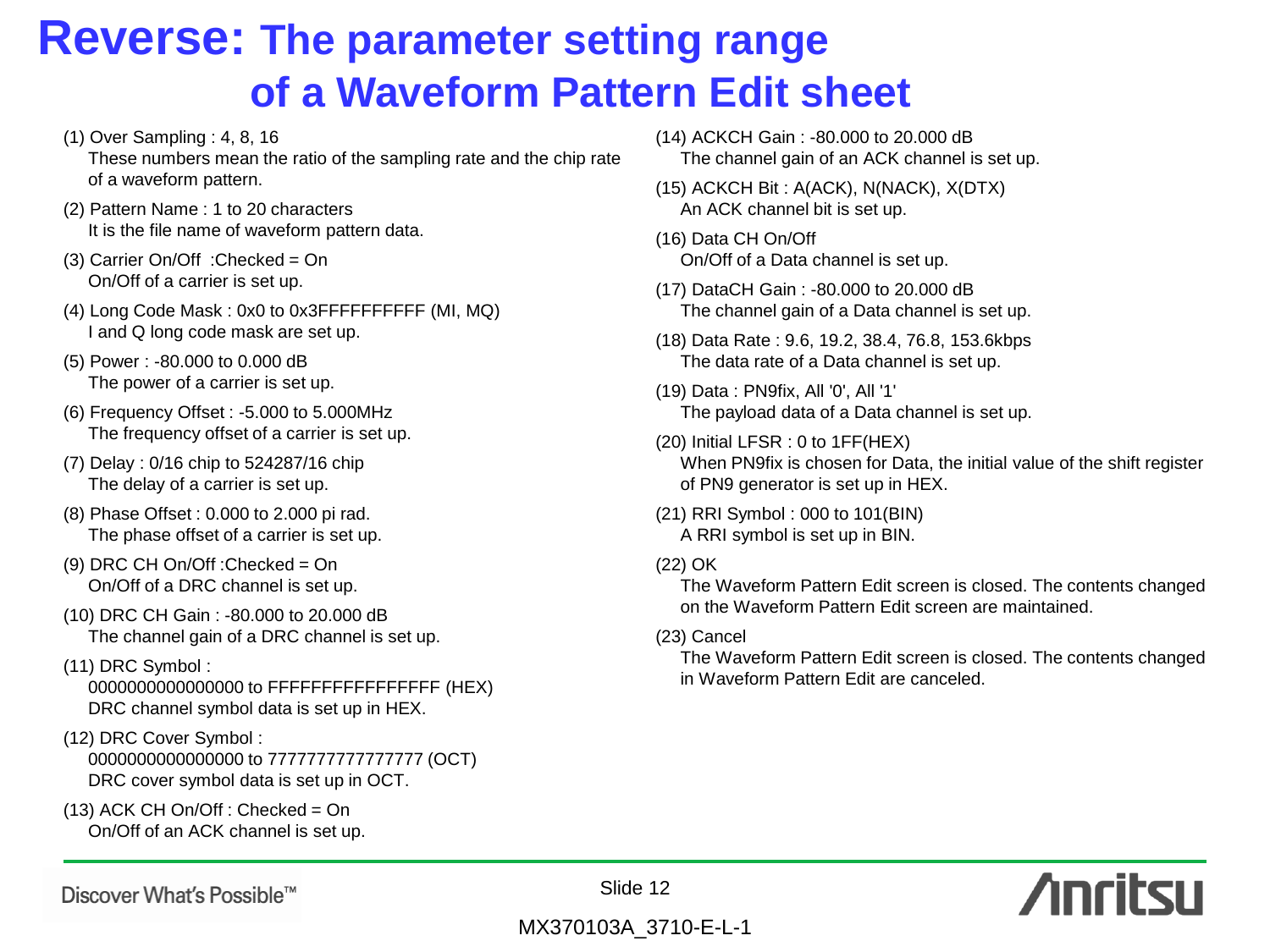# **Reverse: Quick Edit sheet**

The Quick Edit screen has the Uniformly Edit sheet and the Random Edit sheet. On the Uniformly Edit screen, multiple parameters of the specified carriers can be set up in a batch.

# **Uniformly Edit sheet:**



## (1) Edit Range

If the Apply button is clicked when the radio button of [All] is clicked on, setup will be performed for all carriers. Also, if the Apply button is clicked when the radio button of [Carrier Selection] is clicked on, setup will be performed for the carrier applicable to the conditions specified in the right edit box.

### (2) Apply

The parameter of items checked in Parameter Selection is set up for the carrier specified in Edit Range.



Discover What's Possible™

Slide 13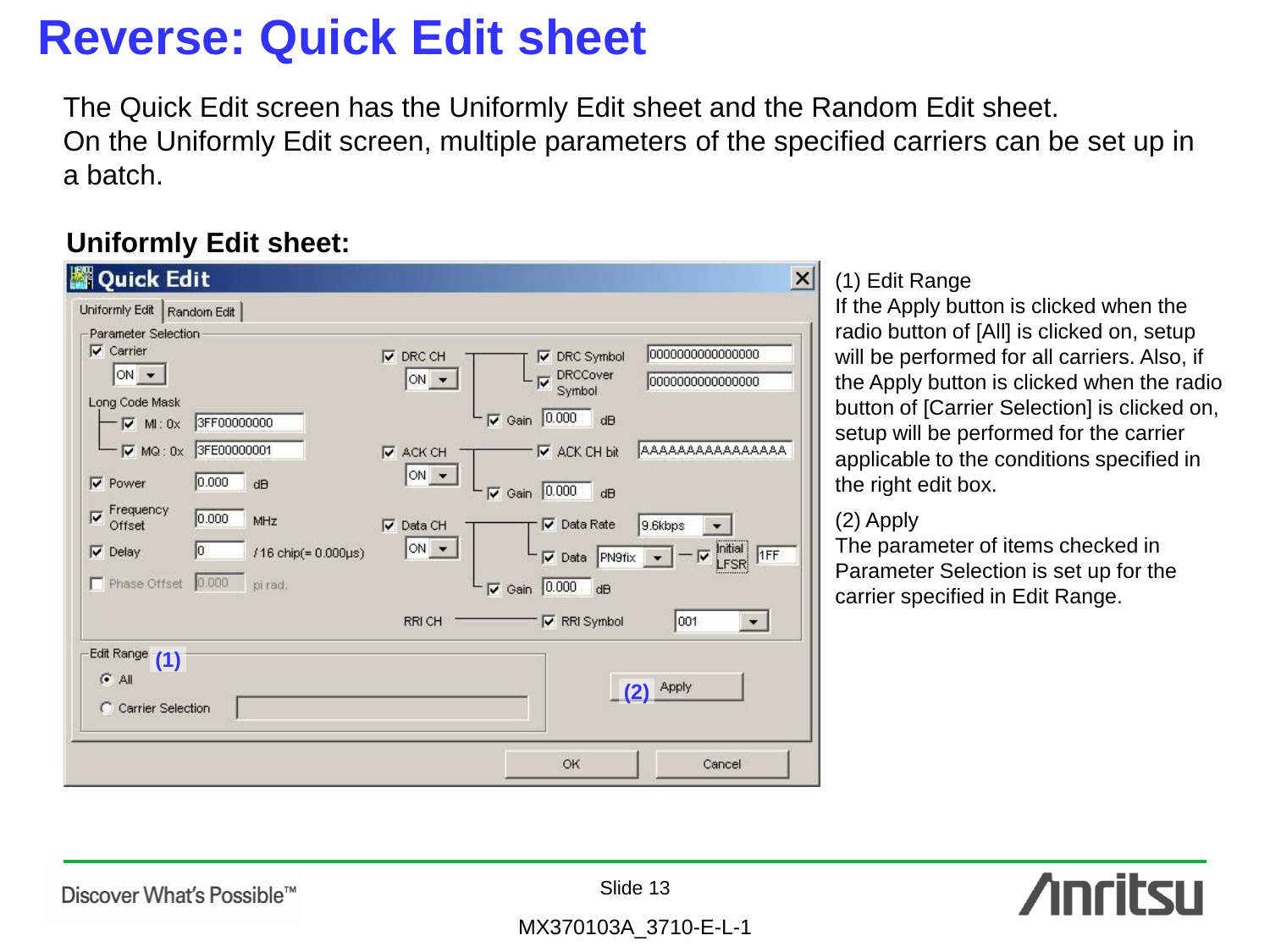# **Reverse: Quick Edit sheet**

The Random Edit sheet offers batch setting of random values for multiple parameters of the specified carriers.

## **Random Edit sheet:**

| Uniformly Edit Random Edit                                  |         |                                                 |                  |
|-------------------------------------------------------------|---------|-------------------------------------------------|------------------|
| Parameter Selection                                         |         |                                                 |                  |
|                                                             | DRC CH  | $\nabla$ DRC Symbol<br>DRCCover<br>└▽<br>Symbol | Random<br>Random |
| Random<br>$\nabla$ Power                                    | ACK CH  | $\nabla$ ACK CH bit                             | Random           |
|                                                             | Data CH | $\overline{\triangledown}$ Data Rate            | Random           |
| Random<br>$\nabla$ Delay<br>Random<br>$\nabla$ Phase Offset |         |                                                 | Random           |
|                                                             | RRI CH  | $\nabla$ RRI Symbol                             | Random           |
| Edit Range - (1)                                            |         |                                                 |                  |
| $G$ All<br>C Carrier Selection                              |         |                                                 | $(2)$ Apply      |
|                                                             |         | OK                                              | Cancel           |

## (1) Edit Range

If the Apply button is clicked when the radio button of [All] is clicked on, setup will be performed for all carriers. Also, if the Apply button is clicked when the radio button of [Carrier Selection] is clicked on, setup will be performed for the carrier applicable to the conditions specified in the right edit box.

## (2) Apply

The parameter of items checked in Parameter Selection is set up for the carrier specified in Edit Range.



Discover What's Possible™

Slide 14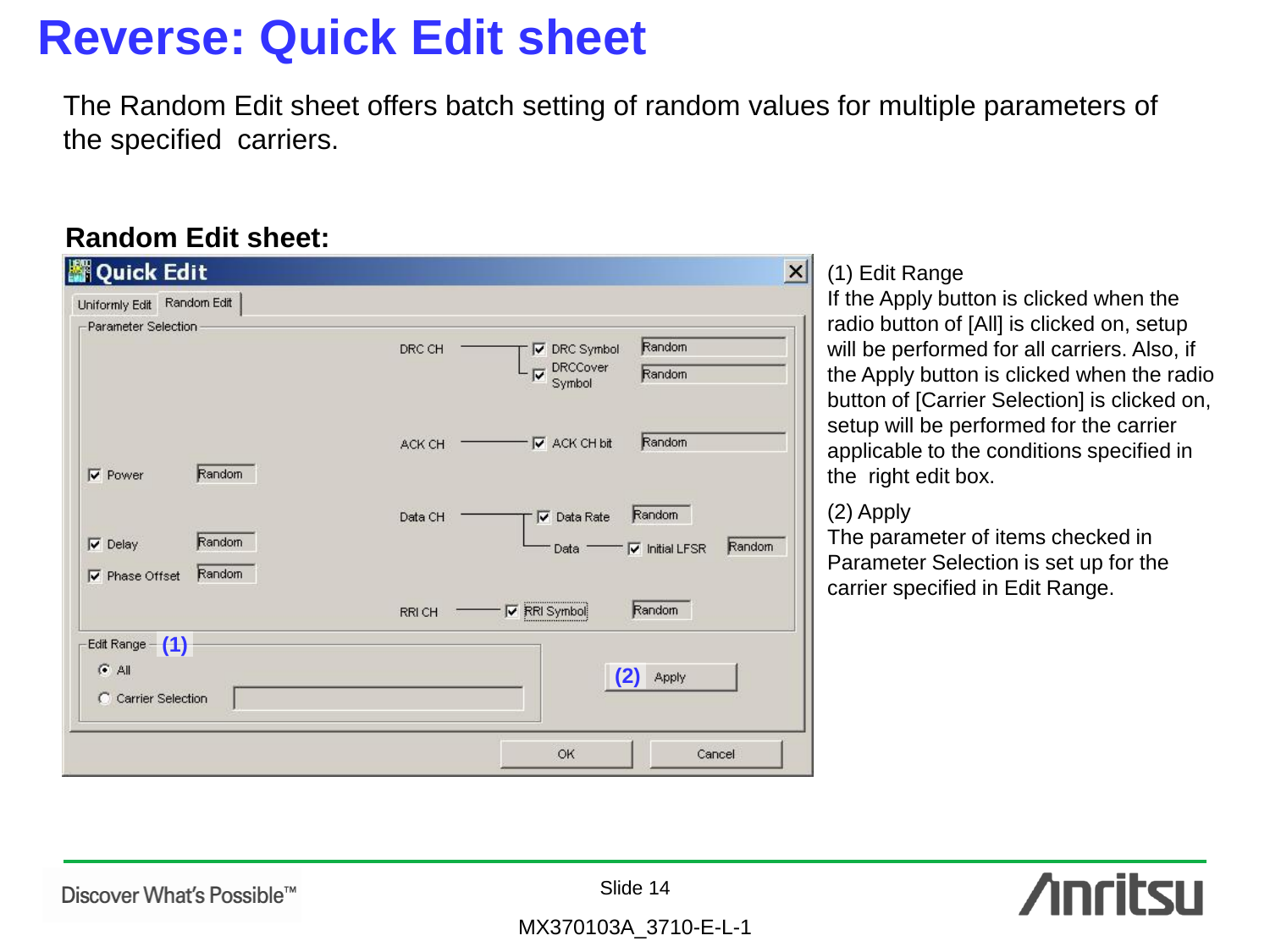# **Calculation & Load & Play**

Based on the preset parameter, the waveform pattern file for MG3710A is generated.



|            | Carrier Calculate |                           |      |
|------------|-------------------|---------------------------|------|
| <b>FFT</b> | CCDF              | Transfer & Setting Wizard | Exit |
|            |                   |                           |      |
|            |                   |                           |      |
|            |                   |                           |      |

Forward Link:

**Calculation:**

**Generates a waveform pattern after parameters are set. /Calculation/**

**Calculation & Load:**

**After waveform generation is finished, the created waveform pattern is loaded into the MG3710A waveform memory. /Calculation/ > /Load/**

**Calculation & Play:**

**After waveform generation is finished, the created waveform pattern is loaded and selected at the MG3710A waveform memory.**

**/Calculation/ > /Load/ > /Select/**

Discover What's Possible™

Slide 15

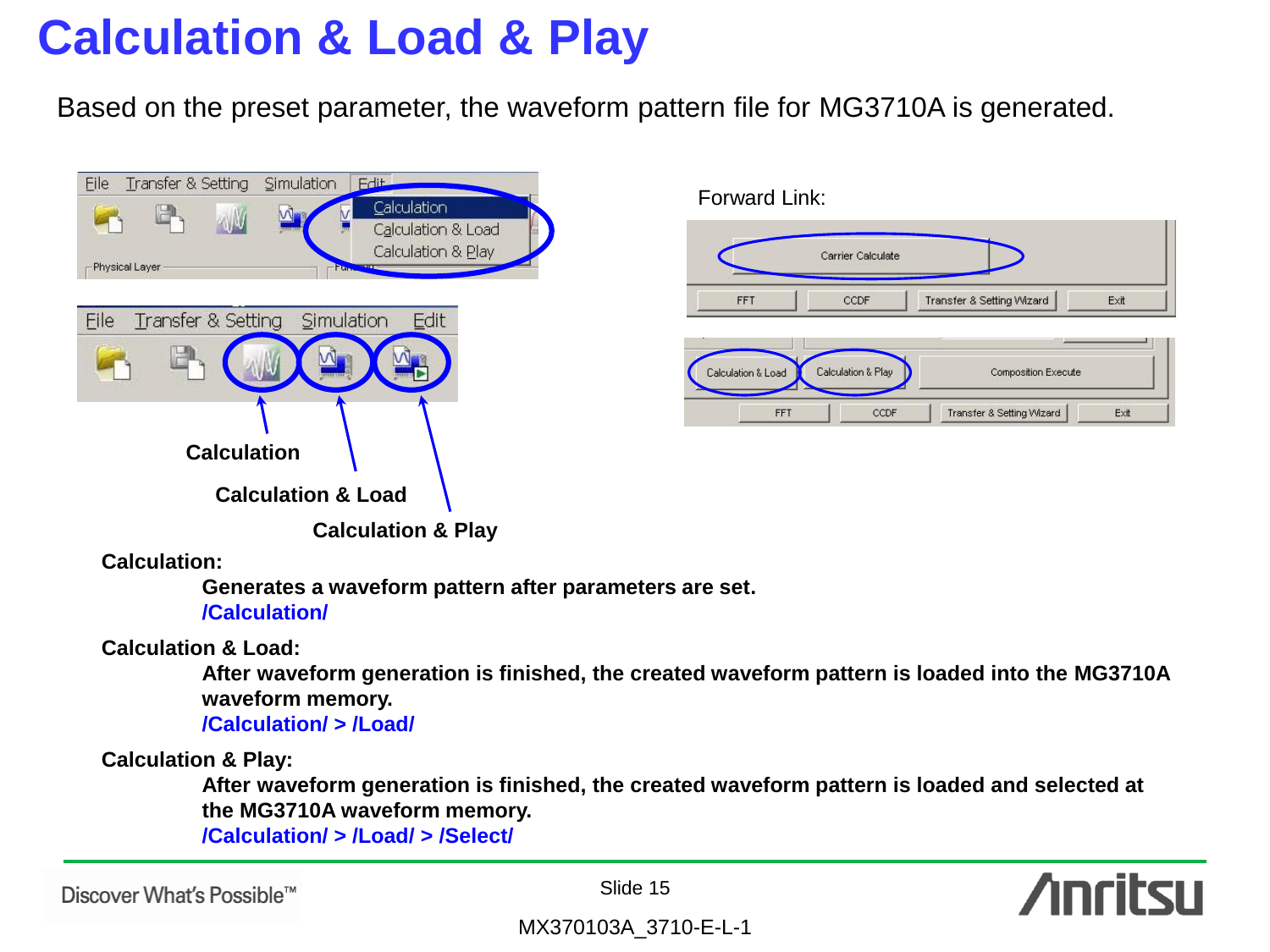# **File size of waveform patterns**

The presence/absence of the ARB Memory Expansion (option) and Baseband Signal Combination Function (option) is selected. Selecting the ARB Memory Expansion (option) and the Baseband Signal Combination Function (option) generates a bigger waveform pattern, while selecting the Baseband Signal Combination Function (option) generates a waveform pattern. If an uninstalled option is selected, sometimes the created waveform pattern may not be usable. Set the combination of installed options based on the following setting items.

| <b>Items</b>                    | <b>Combinations of Options</b>                           | Tł                      |
|---------------------------------|----------------------------------------------------------|-------------------------|
| Memory 64M samples              | None                                                     | fo                      |
| Memory 64M samples $\times 2$   | Option48<br>and<br>Option 78                             |                         |
| Memory 256M samples             | Option45<br>or<br>Option 75                              | Me<br>$_{\rm Me}$       |
| Memory 256M samples $\times$ 2  | Option 45 and Option 48<br>or<br>Option 75 and Option 78 | Oр<br>$_{\rm Me}$       |
| Memory 1024M samples            | Option46<br>or<br>Option 76                              | $_{\rm Me}$<br>Op<br>Me |
| Memory 1024M samples $\times 2$ | Option 46 and Option 48<br>or<br>Option 76 and Option 78 | Me<br>Oр                |

ne maximum size of the generated waveform pattern r each of the setting items is shown below.

| <b>Items</b>                                            | <b>Maximum Size</b> |
|---------------------------------------------------------|---------------------|
| Memory 64M samples                                      | 64M samples         |
| Memory 64M samples $\times$ 2 (With<br>Option 48, 78)   | 128M samples        |
| Memory 256M samples                                     | 256M samples        |
| Memory 256M samples $\times$ 2 (With<br>Option 48, 78)  | 512M samples        |
| Memory 1024M samples                                    | 512M samples        |
| Memory 1024M samples $\times$ 2 (With<br>Option 48, 78) | 512M samples        |